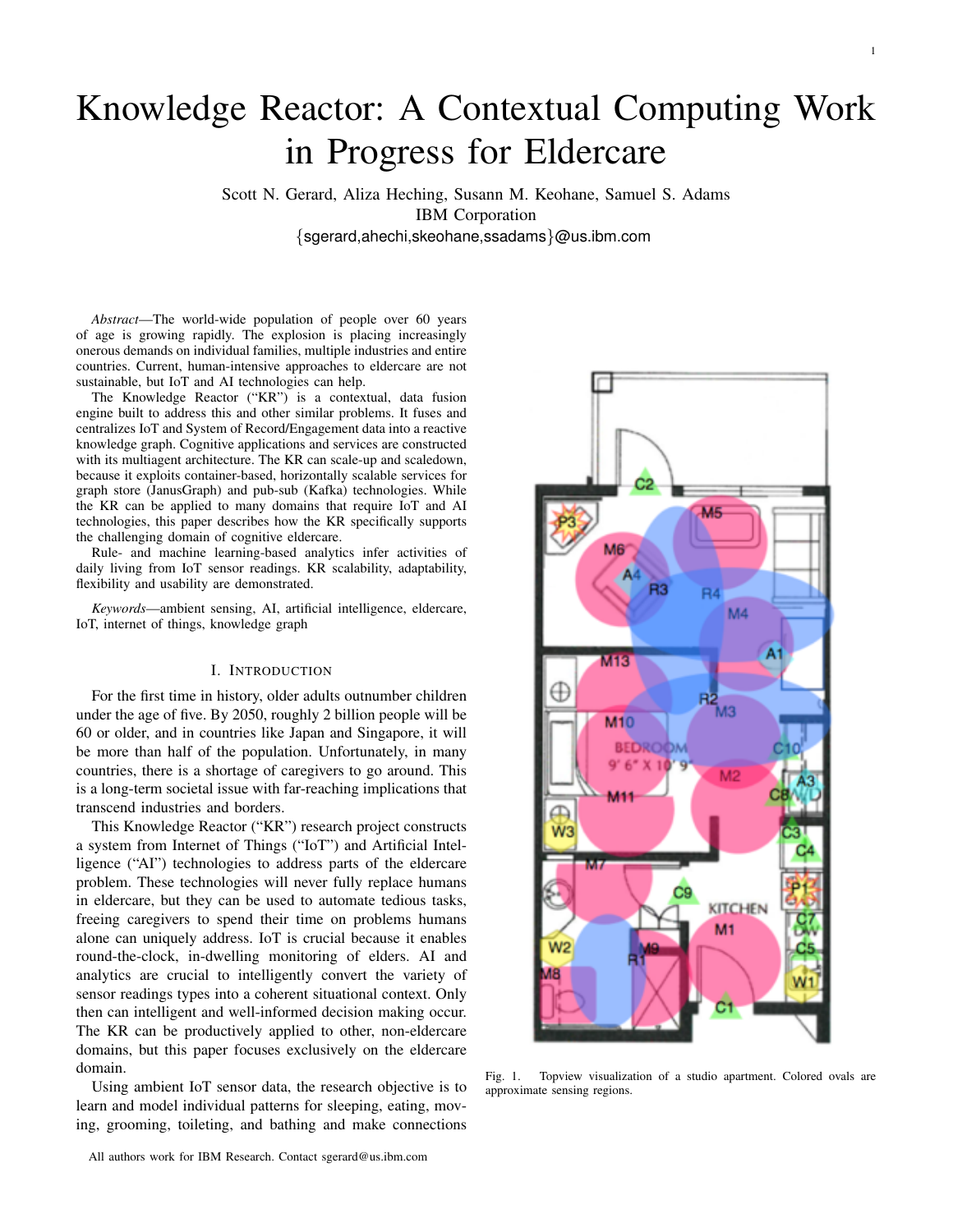from certain behaviors to increased risks of health decline. The hypothesis is that the right combination of consumer grade sensors deployed in an optimal layout within a room or dwelling will allow daily patterns to be readily observed. The technical challenge is to enable this at scale and personalized for every older adult. The needs of caregivers to proactively monitor elders' health and well-being must be balanced against elders' privacy, security, and digital dignity.

Section II describes relevant background. Section III describes the use case that motivates the application of technology to support ongoing quality of life. Section IV presents the Knowledge Reactor, developed as the foundation for the eldercare solution. Section V describes the eldercare application using data gathered from two real-world environments. Section VI describes the analysis performed on the data from these two real-world environments and interim results. Section VIII summarizes our findings and includes ideas for future work.

## II. BACKGROUND

A common life trajectory for an elder begins with the elder living unassisted in her own home or apartment. After retirement, as her needs and abilities change, she might transition into an *independent living* ("IL") facility. IL is defined by freedom, choice, amenities, and convenient assistance for a range of needs. As her capabilities diminish further, she may transition to an *assisted living* ("AL") facility. AL allow elders to enjoy as much independence and activity as they would like, with the comfort of knowing on-site health care and personal assistance are available when needed. As a next step in the continuum of care, a *skilled nursing facility* ("SNF") is an inpatient healthcare facility that provides continuous (24 hour) nursing supervision to individuals who require medical care but do not require hospitalization. Commonly referred to as "nursing homes", these facilities normally care for incapacitated persons in need of long- or short-term care and assist with many aspects of daily living (walking, bathing, dressing, eating).

Activities of daily living ("ADLs") and instrumental activities of daily living ("IADLs") are important measures of an elder's physical or cognitive status. ADLs are basic selfcare tasks such as toileting, bathing, and mobility. IADLs are more complex skills such as shopping, food preparation, and housekeeping. Together, ADLs and IADLs represent the skills required in order for an individual to live independently. ADLs and IADLs are often used by medical practitioners to provide a functional assessment of the individual. Toward this end, this research focuses on the use of sensor data to identify ADLs and IADLs.

## III. USE CASE

This research proposes the use of IoT and AI technologies to support elders as they transition through the continuum of care. It considers the deployment of sensor technology in an environment comprised of tens, hundred, or thousands of dwellings. Each dwelling (e.g., house, apartment, living facility), is home to typically one elder or two elders (e.g., a couple). Sensors monitor each elder in each dwelling to learn the elder's activity patterns. Because each individual is unique, pattern details are elder-specific, although one may identify cohorts of individuals with similar patterns.

While different types of sensors may be deployed in the environment, the use case focuses on the deployment of ambient sensors. Ambient sensors are used since many of today's elders prefer not to wear sensor devices. Even those who are not opposed to wearables cannot be depended upon to charge their wearables. This is particularly true for elders with cognitive decline or memory dysfunction – a group of elders who are particularly at risk and in need of assistive technologies. Of course, these concerns must be adapted as technology changes and as elders' comfort with technology changes.

Sensor data is gathered locally but a decision must be made whether data should be maintained and analyzed locally or centrally. Retaining all data locally minimizes the risk of a personal information data breach and minimizes network bandwidth. On the other hand, aggregating data centrally allows for data analysis across individuals and dwellings. Since sensors from some vendor ecosystems must pass through the vendor's cloud infrastructure, local analysis was not an option.

Elder-specific and dwelling-specific situations determine the number of sensors required to detect and establish a baseline and monitor changes in an elder's ADLs and IADLs. Section VI discusses the analysis of the sensor signals for six ADLs: toileting, bathing, cooking, dressing, transferring and sleeping. To justify the large investment, these technologies must be scalable to thousands to millions of elders with low incremental costs.

#### IV. KNOWLEDGE REACTOR

Existing approaches to IoT data fusion are either ad hoc or highly application specific and not reusable across cognitive applications, resulting in expensive duplicate efforts in data curation, integration and knowledge modeling for each cognitive service or application. The KR is a contextual data fusion engine that centralizes IoT and System of Record/Engagement data to create a reactive knowledge graph. Cognitive applications are written as a multiagent system. The KR scales-up and scales-down, exploiting container-based, horizontally scalable graph store (JanusGraph) and pub-sub (Kafka) technologies that sit logically atop the Watson IoT Platform.

#### *A. Design requirements*

The evolving nature of the eldercare problem will require significant evolution of the use cases, ontologies, data structures and target environments as work progresses and domain understanding improves. Therefore, over-arching KR requirements are for a systems that is *contextual*, *flexible*, *adaptable*, *incremental*, *scalable* and *performant* .

# *B. Architecture*

*Context* is crucial to a proper solution. Many IoT solutions are instances of a single pattern: *one sensor; one rule; one*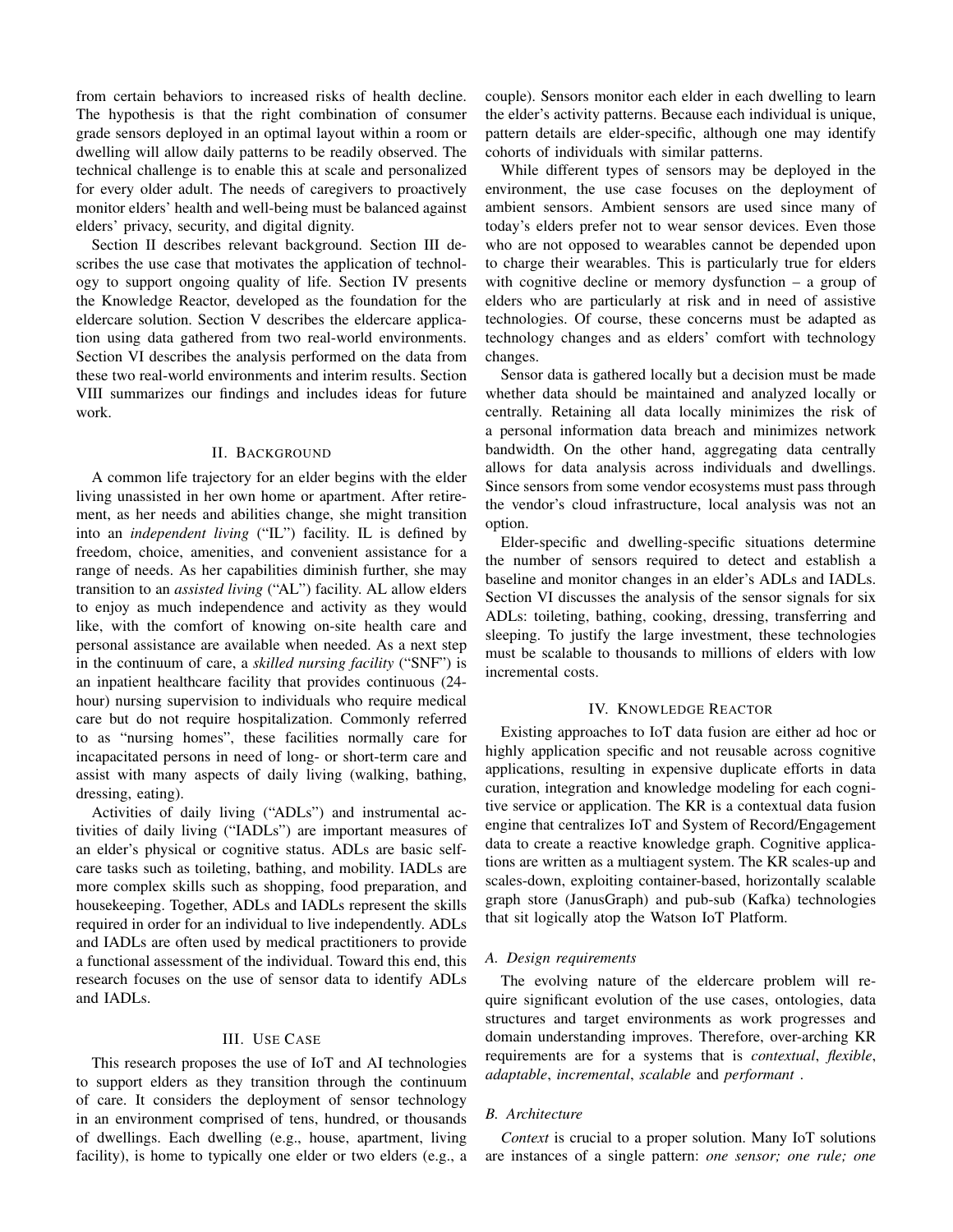*alert*. A single sensor rarely sufficiently distinguishes between "good" and "bad" events. Consider kitchen fires as a simple example that is grossly unable to distinguish between good and bad. It is easy enough to point a flame sensor at the top of the stove (one sensor), and when flames are sensed (one rule), call emergency services (one alert). However, what if a grandmother hosts her grandson's birthday party. Burning candles on a birthday cake are certainly a fire but should not trigger a call to emergency services. Not all flames in the kitchen are "bad".

Adding context substantially changes the interpretation of events. Knowing (a) not everyone in the dwelling is currently performing a distracting activity (e.g., talking on the phone), (b) multiple people are in or around the kitchen, and (c) the elder's social network includes people whose birthday or anniversary are close to today's date would justify classifying the kitchen fire very differently. *Contextualized* data is the key to reducing both false negatives and false positives.

The use case requires a diverse range of data structures: (a) wide variety of personal information, (b) EMR (electronic medical record) data, (c) spatial information about dwellings, (d) social networks, (e) taxonomic and ontological structures, and (f) lists of sensor readings. A graph store is the heart of the KR, since graphs are capable of concisely representing these different data structures in an integrated and natural fashion. The reactive graph database is scalable, and is a modern version of the classic "blackboard" architecture [1]. A modular, *multiagent* approach enables *flexible* and *incremental* applications. Each agent performs a limited well-defined task and agents inter-operate. Agents may be incrementally added and recombined to satisfy emerging use cases.

A single analytic—even a machine learned one—is inadequate to span from sensor inputs to recommendation outputs; that is too big of a leap. Rather, the KR's overall approach for constructing context is to build up multiple layers of context, each layer at progressively higher conceptual levels.

## *C. Implementation*

These requirements led to the implementation of the Knowledge Reactor as shown in Figure 2. It is the core infrastructure to gather, maintain, and analyze the sensor data and finally generate actionable insights.

The graph store is implemented using JanusGraph [2], because it natively supports graph structures (vertices and edges) and has demonstrated both *scalability* and *performance*.

All transaction commits are intercepted so that a simplified representation of all changed vertices and edges can be written to Kafka [3] (a publish/subscribe messaging infrastructure), which has also demonstrated *scalability* and *performance*. This feature makes the graph *reactive*: any agent can subscribe to one or more Kafka topics and listen for changes. Interacting with other data stores (e.g. Mongo) and messaging infrastructures (e.g. Watson IoT platform [4] and MQTT) are also possible.

To support *flexibility* and quick turn-around of development changes, automated "devops" techniques automatically build and deploy KR instances to physical computer servers. Docker [5] container technology enables servers to be quickly and easily deployed on computer servers. Containers consume far fewer system resources than hypervisors. Docker is a key element of the KR build process, delivering speed and repeatability to build and deploy KR instances. There are currently around 70 running KR instances for various live, test and demo purposes. The KR currently contains eight Docker images: Zookeeper, Kafka, Cassandra, JanusGraph, Tomcat, Node-RED, Mongo, and TinkerTools (a locally developed tool).

A rapid and automated build process efficiently supports the large volume of *incremental* and evolutionary changes across multiple server types. And a rapid and automated deployment process supports deployment of the many KR server instances. Both are necessary to support production-scale deployments.

# *D. Agents*

Many of the applications needed to support the use case must be long running. This is accomplished by decomposing applications into a collection of *agents*.

Agents are reusable, long running functions that communicate with one another. They run on top of the KR infrastructure, using its facilities. Agents can read from and write to the graph using TinkerPop3's [6] Gremlin graph query language. They can read from and publish to Kafka topics. Agents are self-contained and isolated pieces of code (they don't share application-level, data structures, but do share lowlevel, infrastructure-level, data structures). This enables each individual agent to be moved between servers to improve load balancing.

Applications are built as multiple layers of agents. The lowest layer agents read data from the sensors and write that data into the graph with the required structure. Agents in higher layers listen for lower level changes to the graph and perform further processing. They communicate with each other primarily through the graph ("blackboard"). Some agents aggregate sensor readings from the graph into time windows of readings, which are written back to the graph as new "streams" of data. Another layer of agents read the time window data and classify them into ADLs. Higher layers compare current ADL patterns with historic patterns, and write any anomalies back to the graph. The highest layer of agents decide which action, if any, to execute. A more complete flow through multiple agents layers is: (a) in-dwelling sensors, (b) situational awareness, including behavioral awareness via ADLs and IADLs, (c) identifying abnormalities (d) accessing problems and risks, (e) planning and proposing multi-step responses, (f) decision making between proposed responses, and finally (g) notifications/alerts and in-dwelling effectors (e.g. cut power to stove).

The goal of data fusion is to build world models at different conceptual levels, including situational awareness, proposed plans and decision making. KR agents incrementally fuse a wide variety of sensor data types together into a combined graph model. This includes fusing different sensor modalities and (in the future) fusing sensor and Electronic Medical Record (EMR) data.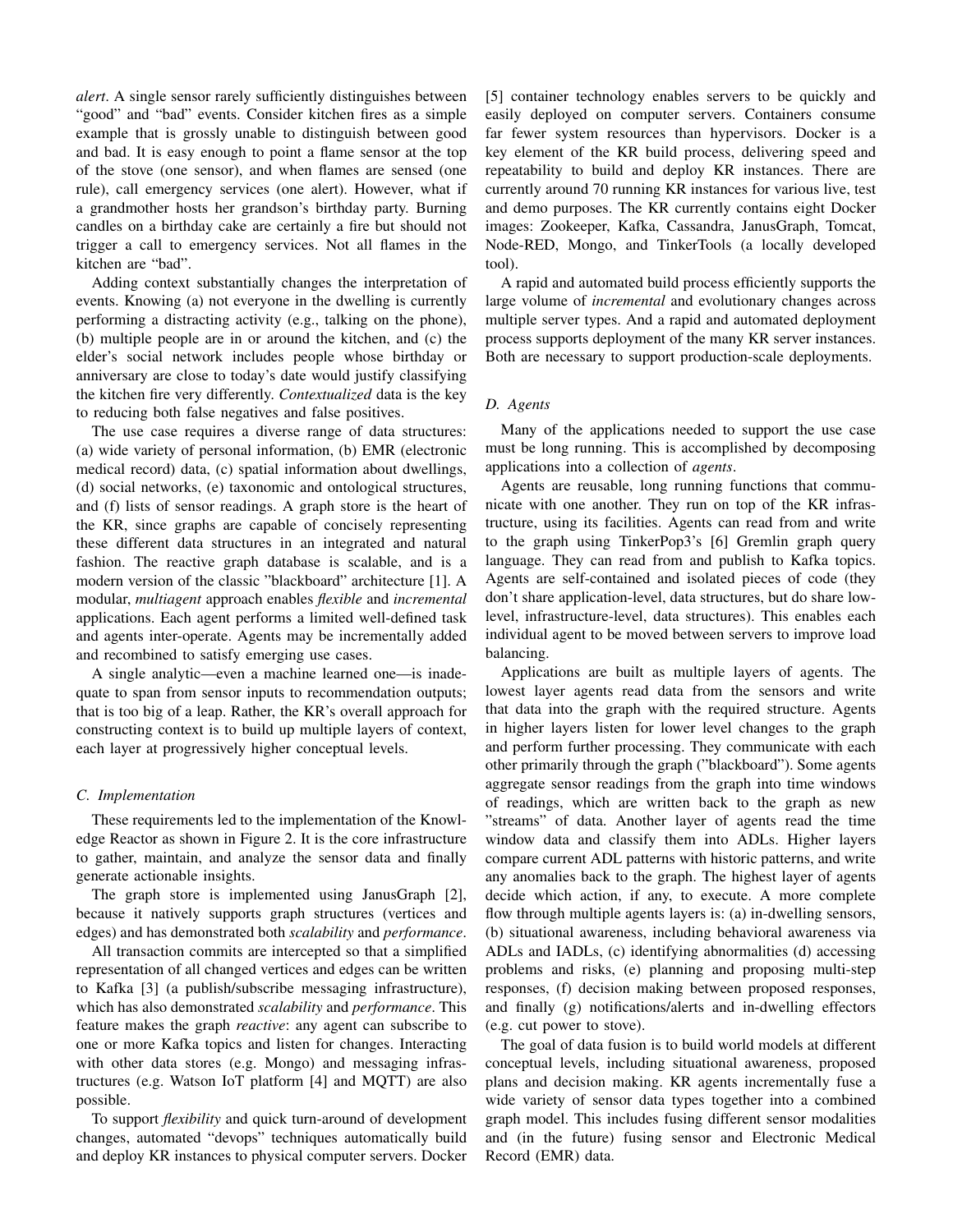

Fig. 2. Major elements of the Knowledge Reactor environment.

The KR supports two approaches to analytics: OLTP (online transaction processing) for small, localized graph processing and OLAP (on-line analytical processing) for "whole graph" analytics. OLTP agents can be written in Node-RED [7], Java or Python. Agents can read and write to the graph using TinkerPop3 APIs, subscribe and publish to Kafka topics, and perform any other necessary processing. For large analytic tasks (OLAP), data can be extracted from the graph and processed in Spark [8] using either Jupyter notebooks [9] or stand-alone programs.

Node-RED promotes a *reactive*, stream-based, programming model in which an application is constructed from a collections of inter-connected "nodes". Messages flow into a node, are transformed inside the node, and then flow out of the node and into the nodes following it. Reactive programming is a very natural and convenient way to write long running agents, and Node-RED supports it natively.

Trying to write reactive Java agents with just primitive threads and queues was significantly harder than Node-RED's approach. To improve Java development, various *reactive* approaches were examined. Java 8 Streams are not multithreaded and do not support merging streams, so it was not appropriate. A custom "Block" framework was implemented that mirrors Node-RED's reactive nodes, and it was used for many agent implementations. Blocks transparently supports two execution modes: one thread per block (which can be performance intensive) and blocks that submit work items to a Java ExecutorService where items are executed by a common pool of threads. More recently, RxJava [10] is being investigated for future agents.

## *E. Ontology*

Data must be given a structure and interpretation for agents to manipulate it. The term *ontology* describes that structure of data elements and their interrelationships. Because data is based on TinkerPop3 rather than RDF [11], the KR ontology is less formal than ontolgies defined using W3C's formal OWL [12].

A large number of existing ontologies were reviewed: [13], [14], [15], [16], [17], [18], [19], [20], [21], [22], [23], [24], [25], [26], [27]. While each have merits, they were either too detailed or didn't sufficiently cover the concepts we required. In the end, the KR needed new ontologies, adapting ideas from those existing ontologies where ever possible. Given the emerging and evolving use case(s)—particularly during early versions—ontological innovation and experimentation is expected. So the ontology must be *flexible* and *adaptable*.

Given the wide span of concepts that must be represented, the complete ontology is composed as a collection of multiple, overlapping ontologies ("mini-ontologies") including (a) people, (b) spatial environments (c) physical sensors, and (d) sensor readings. Additional ontologies will certainly be added over time, for example the elder's social network. Ontologies can reference elements in other ontologies, connecting the data together.

The Person ontology contains names, identification numbers (e.g. facility and federal medical record numbers, SSN, etc), addresses, phone numbers, emails, etc. The spatial ontology adds the dwelling, rooms, connectors between rooms, and shape information. The sensor ontology describes the sensor hardware make and model, unique sensor id, the room in which it is located, and information about the types of data it collects. A graphical store naturally represents all these ontologies.

Since the bulk of data items are sensor readings, that ontology is currently the most fully developed. All sensor readings are timestamped, and the graph data structure grows linearly over time, with each new sensor reading adding vertices and edges to the end of a growing list of readings for each sensor. Importantly, this structure parallels the structure of feature vectors used by many machine learning algorithms.

Some agents read from one sensor reading list and aggregate readings into time windows and store the result as a new list. Some agents read from one or more lower-level sensor reading lists and construct lists of higher-level feature values. Higherlevel readings (vertices) can explicitly reference the lower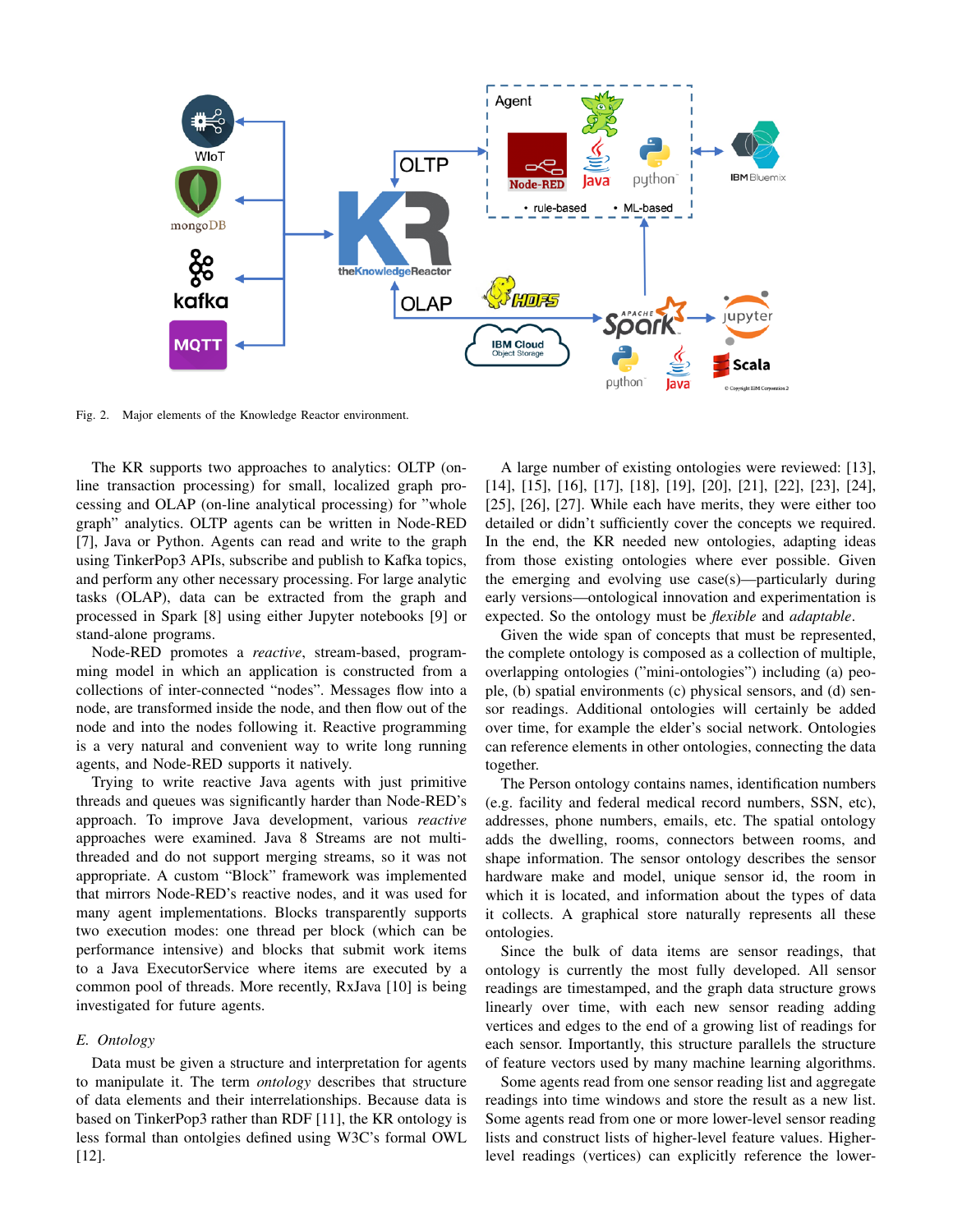level readings from which they were derived. All have a similar ontological structure. Multiple layers of agents construct multiple layers of lists.

*Incremental* evolution requires support for data sets from multiple ontologies co-existing, side by side, within the same graph. Since agent implementations are closely tied to the ontologies of the data they manipulate, multiple agent sets will also co-exist, side by side. Other than the additional effort for agent development and maintenance, the KR easily supports multiple ontologies and agent sets.

# *F. Tooling*

Given the infrastructure above and data ingested into the graph, multiple, locally-written tools quickly visualize the data and enable users to work with large data volumes.

One particularly valuable tool is the locally-written *Topview* tool (see Figure 1), which displays a spatial/temporal replay of color-coded "sensing regions" overlaid on top of a background floor plan of the dwelling. It then replays a stream of recorded, sensor reading events, allowing users to adjust the replay speed from 1X, 10X, 100X, 1000X to 10000X. When a motion sensor turns on or off, Topview displays or hides the sensing region shape. The user sees the dwelling's floor plan, overlaid with sensor regions flashing on and off. Topview represents each type of sensors and placement using a unique letter, color and shape. Table I shows Topview's mapping of letters

TABLE I TOPVIEW LEGEND

| Sensor Letter Sensor type |                          |
|---------------------------|--------------------------|
| А                         | accelerometers           |
| C                         | contact sensors on doors |
| м                         | motion sensor on ceiling |
| R                         | motion sensor on walls   |
| W                         | weather sensor           |

to sensor types. Visualizing sensors streams—particularly at high speed—makes it much easier to "see" activities in the dwelling, than by looking at a spreadsheet of lifeless on/off events.

# V. REAL WORLD APPLICATION

This section describes an application of the Knowledge Reactor to a real world eldercare environment. We partnered with Avamere Family of Companies [28] to deploy the solution in two different Avamere environments: 20 SNF dwellings located on one floor of a SNF and five apartments in an IL. Each of the 25 dwellings were unique in size and configuration.

The research objective collects data from sensors to infer changes in ADLs and IADLs, and to then assess each resident's physical and cognitive status.

## *A. Sensor Deployment*

The sensored dwellings feed sensor data into the KR for analysis. Because this study does not include ethnographic observation, the high-density distribution of sensors and the sensor placement were critical for analysis and modeling of ADLs and IADLs.

The Samsung SmartThings [29] and Netatmo [30] suites of IoT products were deployed in each dwelling. Flowing through Watson IoT, the KR ingests sensor readings from both ecosystems' cloud platforms and places them in the graph.

SmartThings Motion sensors were attached to fixtures such as walls and ceilings to monitor motion. The motion sensors were carefully placed so that one could differentiate between motion in different areas of the dwelling. For example, motion sensors were placed on the ceiling to detect movement below. The lens of motion sensors over toilets and showers were partly covered to narrow their sensing region for more localized detection. Placing motion sensors on both the walls and ceiling creates an intersecting sensing regions for better localization.

SmartThings Multipurpose sensors were attached to fixtures such as doors, washing machines, and furniture to monitor the opening/closing and detect presence from acceleration measurements along the three coordinate axes (x,y,z). These sensors were deployed on bathroom, shower, closet and cabinet doors as well as on furniture, bed rails and hand sanitizers.

SmartThings Outlet sensors were installed to measure power consumption of televisions and microwaves. Low consumption indicates the device is off (many devices never draw zero power); higher consumption indicates the device is in use.

Netatmo weather sensors measure temperature, humidity, carbon dioxide, and noise levels both inside and outside of the dwelling. They were placed in the bedroom, bathroom and kitchen of each dwelling.

To organize the deployment of the high density of sensors, a sensor naming convention was created that identifies each sensor and its placement. The naming convention consist of a short code (e.g. M6 as shown in Figure 1) and an expanded, unique 16-character string (e.g. I01BBB-lrscl200). The short code enables quick and convenient identification of a sensor on the sensor deployment schematic.

There are no best practices indicating the optimal number and positioning of sensors to measure ADLs and IADLs with a level of accuracy that enables the prediction of change in the elder's health status. Rather than experimenting with different sensor densities during the deployment phase, this research begins with a dense sensor deployment ("over-sensoring") of the dwelling. The most efficient deployment is then determined during the analysis phase by selectively eliminating sensor data before analysis. Such studies will form the basis for more informed sensor deployments in the future.

### *B. Sensor Data*

Table II shows summary statistics of the number of entities in the sensor deployment. In total, 519 sensors were deployed across 73 rooms in 25 dwellings (a dwelling can have multiple rooms). Most dwellings in the SNF were private bedroom with two bedrooms sharing a common bathroom. In the IL, each dwelling has multiple rooms: living room, kitchen, bedroom, bathroom, etc. Data was collected for 124 residents across 158 continuous days.

Table III shows a total of 8.9 million readings were collected across all dwellings and all sensor-types. This represented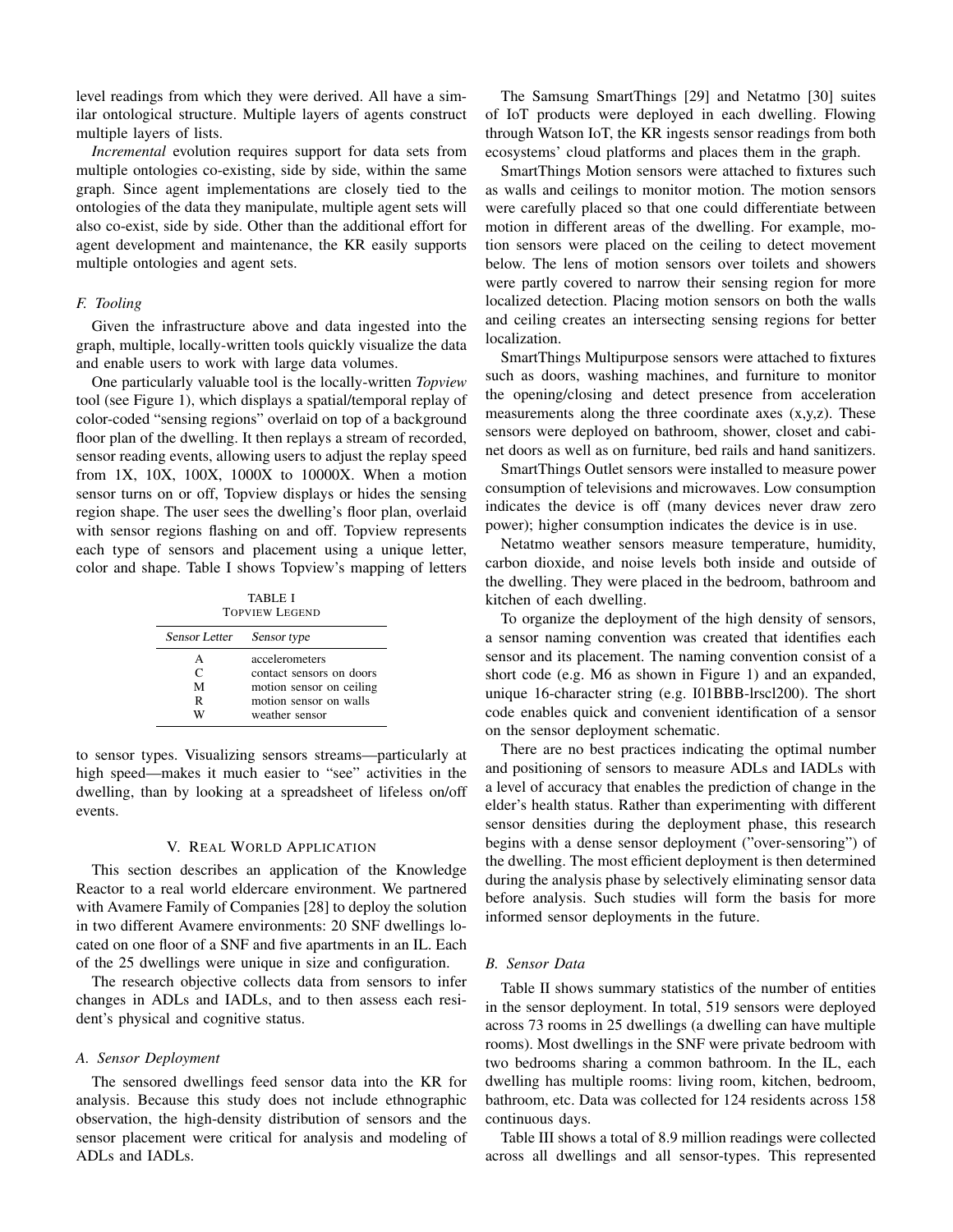TABLE II NUMBER OF ENTITIES BY TYPE

| <b>Entity Type</b> | Count |
|--------------------|-------|
| Persons            | 124   |
| Dwellings          | 25    |
| Rooms              | 73    |
| <b>Sensors</b>     | 519   |
| Days               | 158   |

2.6 GB of data. Motion sensor readings account for the bulk of the readings at 65%. Only 7% of the readings were generated by Netatmo Weather Stations, which only reported enironmental conditions every 10 minutes.

TABLE III NUMBER OF SENSOR READINGS BY SENSOR TYPE

| Entity Type            | Records   | Percent |
|------------------------|-----------|---------|
| Motion readings        | 5,828,361 | 65%     |
| Contact readings       | 1,106,332 | 12%     |
| Accelerometer readings | 1,416,067 | 16%     |
| Weather readings       | 612.594   | 7%      |
| Total readings         | 8.963.354 | 100%    |

# VI. ANALYTICS

This research builds KR knowledge graphs to detect and establish a baseline to monitor changes in an elder's ADLs and IADLs as well as any other changes in patterns observed in the data. Having just recently received the sensor data, only preliminary results are available.

Two approaches to ADL and IADL classification are used: rule-based and ML-based. Avamere required no cameras, microphones, ethnographic observations, surveys or interviews were used in this study. Therefore, traditional ML classification accuracy measures that require ground truth could not be calculated. However, intuition and a basic understanding of human behavior enables mapping key sensors to detecting ADL and IADLs.

### *A. Sensor Classification of ADLs and IADLs*

The data models define how ADLs/IADLs and sensor signals relate to each other and how they are classified and analyzed. The models are based on the knowledge of the activities and their basic properties.

To classify activities (ADLs and IADLs), sensors are identified as (a) highly relevant, (b) corroborating, or (c) conflicting. A highly relevant sensor is required to detect the activity. A corroborating sensor enhances belief the activity occurred. A conflicting sensor diminishes belief the activity occurred. Consider classifying the toileting ADL based on the sensors in Figure 1. The sensor M8 above the toilet is highly relevant to toileting. The adjacent sensors R1, C9, M7, M9, and W2 in the bathroom corroborate toileting. Lastly, the motion sensors M10 above the bed and A4 above the living room chair are conflicting because a person can't generate readings from those sensors while toileting.

#### *B. Rule-based ADL classification*

The first approach to ADL classification is rule-based classification. Specifically, sensor readings are organized into one minute time intervals. Intervals are created by truncating the seconds and millisecond values in the event's timestamp. The window counts the number of events from each unique sensor that occured during that time window. To reduce data volumes, no time windows are created for minutes with no events.

Next, hand-crafted rules were developed based on the set of sensor readings received during each one minute time interval. The rules labeled each time window with either an ADL or as "no activity". Some rules are fairly straight-forward. For example, presence detected by motion sensors over toilet are highly relevant evidence for toileting. Or presence detected by motion sensor in shower is highly relevant for showering. Other rules are more subtle as they involve multiple sensors. For example, motion detected in kitchen together with cabinet door accelerometers corrobarate evidence for the IADL of preparing a meal. Once the data is labeled, ADL and IADL behavior patterns are studied over time to establish a baseline of normal and abnormal behavior for each individual.

In addition, ADLs and IADLs are aggregated into routines (e.g. the sequencing of ADLs and IADLs throughout the day). The routine of one elder showed a decline in transferring and an increase of time in bed, over the period of a month. This type of routine change would alert a care provider of a possible illness or injury. Based on the sensor deployment, experience suggests that ADLs and IADLs in some dwellings can be difficult to identify via sensor readings. For example, no rules could be identified to detect a dressing ADL in the studio apartment in Figure 1, because there was no independent clothing closet or dedicated dressing area in the apartment.

# *C. LDA-based ADL Classification*

Machine learning ("ML") is the second approach to ADL classification. Latent Dirichlet Allocation (LDA) is a standard approach to classify a corpus of textual documents into the hidden (latent) "topics" inside each document, based on the words they contain.

Adopting an approach similar to [31], [32], LDA classifies each one minute time interval of sensor readings into seven "topics". These seven topics include the six common ADLs (toileting, showering, grooming, dressing, eating, and movement) as well as an additional "relaxing" ADL.

For the LDA-based classification process, the sensor readings from the KR are extracted from the graph and writen to IBM's Cloud Object Store. A Jupyter notebook runs the LDA algorithm in a Spark cluster on IBM Cloud to find the seven topics. Each topic is then manually assigned an ADL by looking at its most prominent sensor readings. Finally, the ADL for each LDA topic are manually determined by examining which sensors in the topic are highly relevant, corroborating and conflicting.

## VII. RESULTS

While research projects are primarily measured based upon successfully demonstrating workability, projects aiming for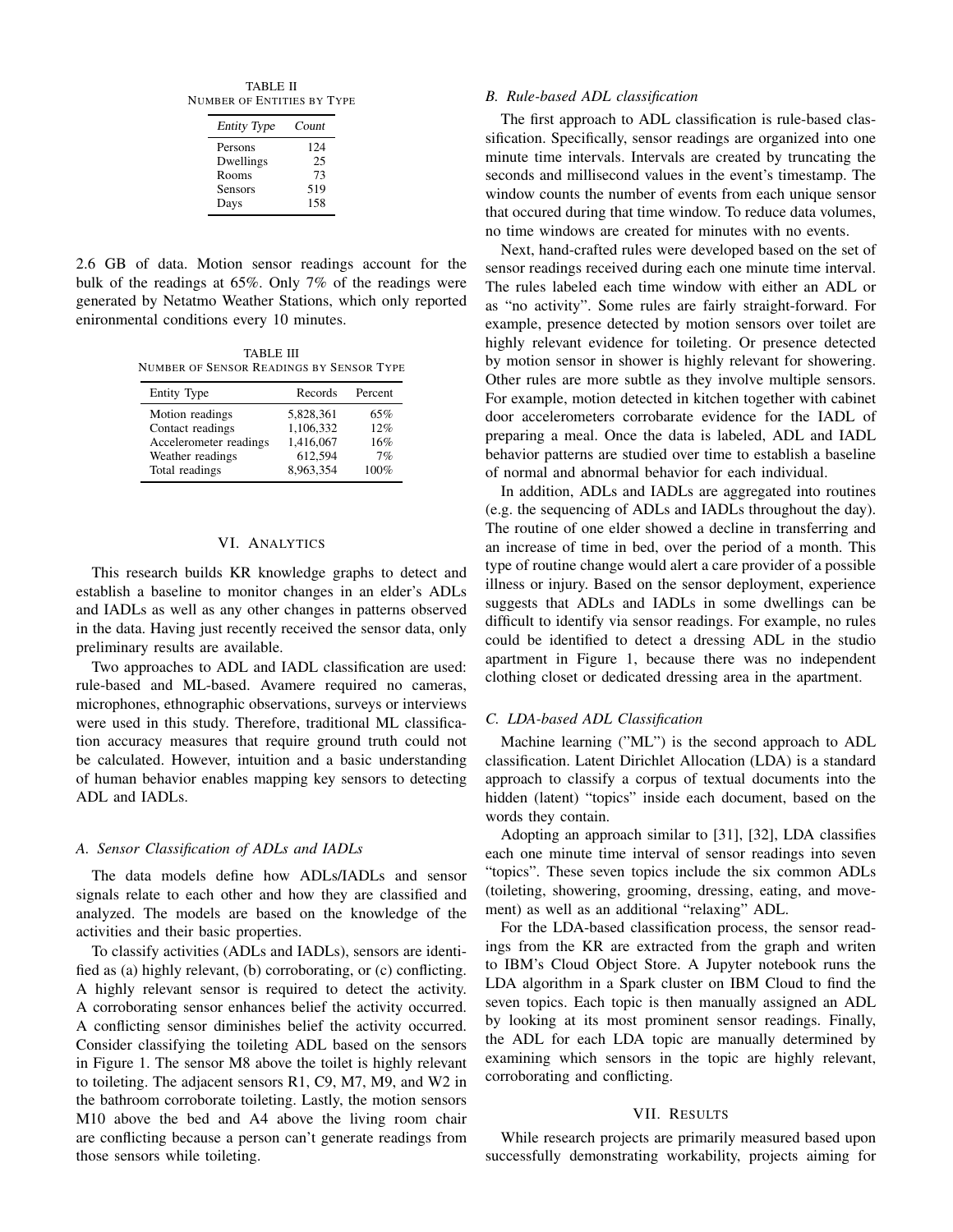production demand scalability in both ease of deployment and volume of data. The initial implementation of the Knowledge Reactor in the Avamere environment highlighted some factors that must be considered when deploying a large-scale sensorbased monitoring system.

The KR devops process can incrementally regenerate a new build in 3 minutes, and can automatically deploy 20 KR server instances from scratch in 90 minutes.

To demonstrate *scalability*, 20 copies of a graph dataset of nearly 1.3 million sensor readings were loaded into the KR. This created a graph of 103+ million graph elements (vertices and edges). It took 42 hours using a single-threaded, Java ingestion program, or 5.9 milliseconds/reading. This linear performance generally validates the choice of JanusGraph and Kafka. Furthermore, implementation changes have been identified to make the ingestion program multi-threaded, which will dramatically reduce total ingestion time for large graphs.

A code base usable only by its creators is worthless. A company-internal, month long, "code-a-thon" invited 18 world-wide participants to use the KR and provide feedback on the KR's technology and usability of its supporting educational materials. Working on their own time, a third of the participants successfully completed all exercises which included the setup of the Knowledge Reactor, writing agents, reading and writing to the graph, and basic data analysis. This is preliminary demonstration of the KR's *usability*.

Running the LDA algorithm on a two server, Spark cluster identified seven ADLs. Six of the seven topic were easily identified with ADLs; the seventh topic could not be identified. Table IV shows the seven topics, and the number of time windows assigned to each ADL. However, further refinement is needed since sleeping should be the most frequent ADL; not bathing. Possible causes for this are (a) the number of topics to construct is an input parameter to LDA and a wrong value could incorrectly merge dissimilar ADLs; (b) a motionless sleeper does not generate events, and time windows without readings are eliminated; and (c) poor manual assignment from topic to ADL;

An interesting insight was discovered. One topic contained both the motion sensor above the toilet and the accelerometer sensor attached to the front door. At first, the correlation was puzzling, but now makes sense because people often use the toilet just before leaving and just after arriving.

Since no ground truth for ADLs is available, accuracy results aren't available. Future work plans to analyze our data in two separate ways. First, compare the rule- and (refined) LDA-based classification results. ADL agreement between two dissimilar approaches would lend credibility that they are both detecting the same phenomenon. Second, run a pseudoethnographic analysis, where humans view elder activities—as seen through the limited lens of just sensor data—on a predefined set of time windows. Then compare the ethnographic classification with the rule- and ML-based classifications.

# VIII. CONCLUSION

This research successfully demonstrated many points. The Knowledge Reactor infrastructure is a useful approach to

TABLE IV ADL FREQUENCY FROM LDA

| ADL          | Time Windows | Percent |
|--------------|--------------|---------|
| Cooking      | 9.581        | 10%     |
| Unclear      | 11,658       | 12%     |
| Transferring | 9.585        | 10%     |
| Toileting    | 13,263       | 14%     |
| Bathing      | 25,393       | 26%     |
| TV           | 12.601       | 13%     |
| Sleeping     | 13,846       | 14%     |
| Total        | 95.927       | 100%    |

applying contextual data fusion and AI techniques toward easing the eldercare problem. It is scalable, and is usable beyond its developers. A large and valuable data set for elders in both SNF and IL facilities was created.

Two analytical approaches to matching sensor data with ADLs were demonstrated with encouraging initial results. However, the LDA analytic still requires manual assignment to topics to ADLs. This will not scale to thousands of unique dwellings. Future work will investigate using ontological labels (similar to [31]) to automatically transfer topics-to-ADL assignments across dwellings.

Fusion of sensor and EMR data is both challenging and exciting. It is an critical future work item.

Current methods can not differentiate between multiple individuals in a single dwelling. This issue must be addressed before any practical deployment.

While still a work in progress, the Knowledge Reactor has demonstrated many important capabilities required to address the eldercare problem at large scales. It is also well positioned to address other, similar IoT and AI problems.

#### ACKNOWLEDGMENTS

Thanks to the Avamere Family of Companies for all of their insights, hard work and valuable data throughout this project.

#### **REFERENCES**

- [1] A. Newell, "Some problems of basic organization in problem-solving programs," RAND, Tech. Rep. RM-3283-PR, 1962.
- [2] "Janusgraph," 02 2018. [Online]. Available: http://janusgraph.org
- [3] "Kafka," 02 2018. [Online]. Available: http://kafka.apache.org
- [4] "Watson IoT," 02 2018. [Online]. Available: http://www.ibm.com/ Watson/IoT
- [5] "Docker," 02 2018. [Online]. Available: https://www.docker.com
- [6] "Tinkerpop3," 02 2018. [Online]. Available: http://tinkerpop.apache.org
- [7] "Node-red," 02 2018. [Online]. Available: http://nodered.org
- [8] "Spark," 02 2018. [Online]. Available: https://spark.apache.org
- [9] "Jupyter," 02 2018. [Online]. Available: http://jupyter.org
- [10] "Rxjava," 02 2018. [Online]. Available: https://github.com/ReactiveX/ RxJava
- [11] "Resource description framework," 02 2018. [Online]. Available: https://www.w3.org/RDF
- [12] "Web ontology language," 02 2018. [Online]. Available: hhttps: //www.w3.org/OWL
- [13] B. Balaji, A. Bhattacharya, G. Fierro, J. Gao, J. Gluck, D. Hong, A. Johansen, J. Koh, J. Ploennigs, Y. Agarwal, M. Berges, D. Culler, R. Gupta, M. B. Kjærgaard, M. Srivastava, and K. Whitehouse, "Brick: Towards a unified metadata schema for buildings," in *Proceedings of the 3rd ACM International Conference on Systems for Energy-Efficient Built Environments*, ser. BuildSys '16. New York, NY, USA: ACM, 2016, pp. 41–50. [Online]. Available: http://doi.acm.org/10.1145/2993422.2993577
- [14] "Sensor model language," 02 2018. [Online]. Available: http: //www.opengeospatial.org/standards/sensorml#schemas